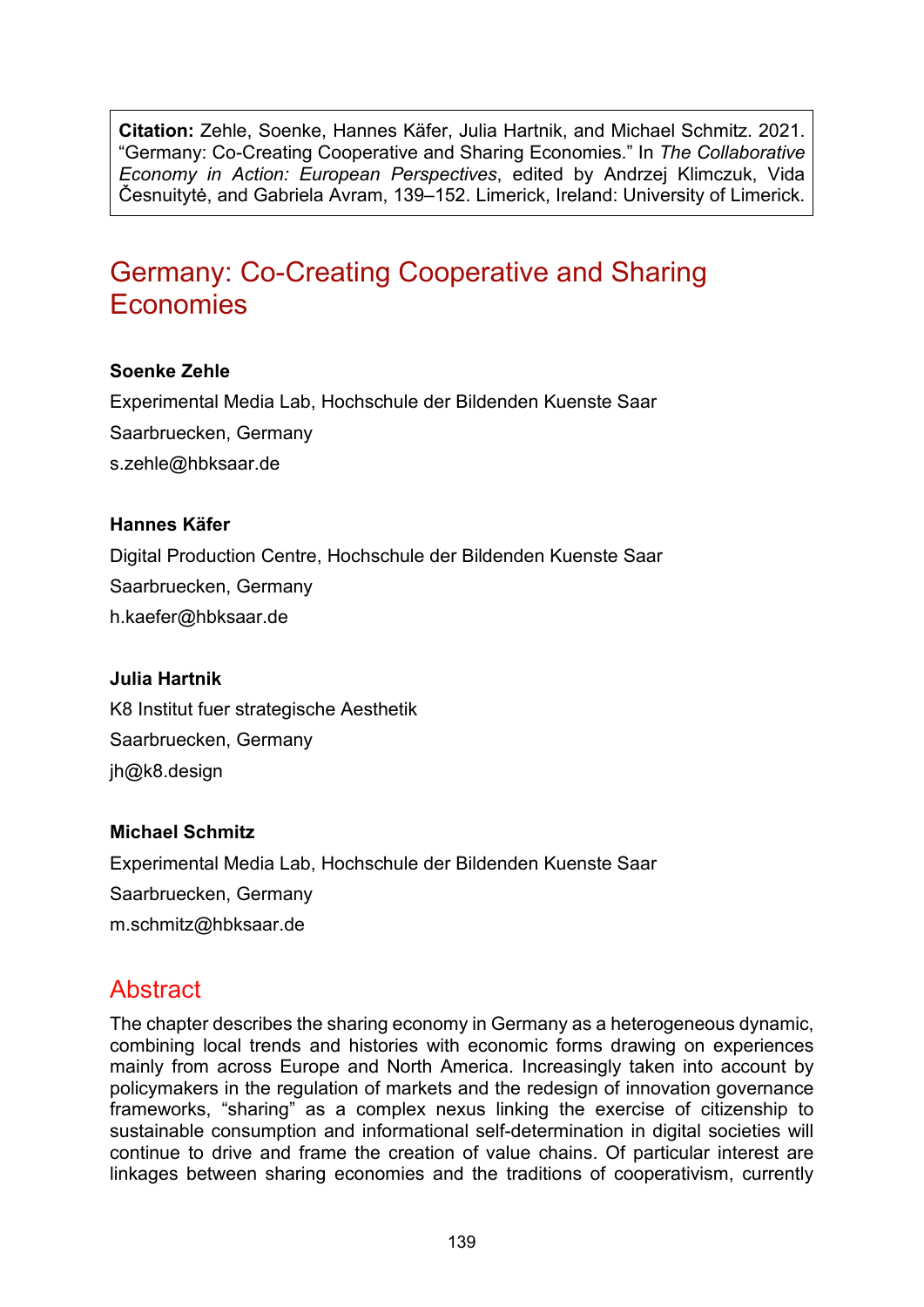experiencing a renaissance. The latter is key because it shapes the context in which sharing economy initiatives exist and expand—an opening of definitions and narrative of innovation, of (public) value, and of collaborative agency and cooperative management.

**Keywords:** German Sharing Economy, Cooperativism, Platform Economy

## Introduction

According to a survey undertaken by the European Commission, Germany has dropped below the European Union (EU) average (24%) regarding the use of sharing services with only 20% of the surveyed population; the percentage is even lower when it comes to sharing services (Germany 4%, EU 6%). The main reasons for this appear to be the lack of time/interest, the lack of technical knowledge, the lack of user trust and the lack of clarity regarding legal, tax, and labour issues (EC 2018a). According to a different survey, however, the sharing economy appears to be growing in Germany (PwC 2018).

The sharing economy requires increasing attention from federal regulators concerned with the design of markets characterised by the aggregation and facilitation of shared use of resources. Whereas current areas of innovation reflect the dominance of traditional sectors (especially automotive/mobility), the sharing economy also includes other significant actors. There are numerous initiatives of social movements and startups exploring the role of shared ownership and shared use in addressing complex social and sustainability issues, as well as processes of governance and organizational development in a data-driven economy.

Beyond a general overview of sharing economy developments in Germany, this survey wants to foreground the close relationship between more recent sharing economy trends and a much broader historical tradition of cooperativism that is currently experiencing a renaissance. The latter is key because it shapes the context in which sharing economy initiatives exist and expand—an opening of definitions and narrative of innovation, of (public) value, and of collaborative agency and cooperative management.

# **Definition**

A comprehensive report commissioned and published by the Federal Ministry of Economic Affairs and Energy (Bundesministerium für Wirtschaft und Energie, BMWi) in 2018 provides the following definition: "The sharing economy consists of companies whose business models focus on the web-based temporary provision of goods, sometimes combined with services. This provision happens in a sequential manner to various end consumers. In some of the sharing business models, the sharing company itself is the owner of the goods (e.g., short-term commercial car-sharing such as Drive-Now). In other sharing business models, the sharing company brokers the goods or services that users provide (e.g., procurement of private accommodation via Airbnb)" (BMWi 2018: 2).

Useful in its emphasis on the distinctive features of the sharing economy (web-based temporary provision of goods and services, the company as owner and/or broker), this definition focuses on how major international players have transformed national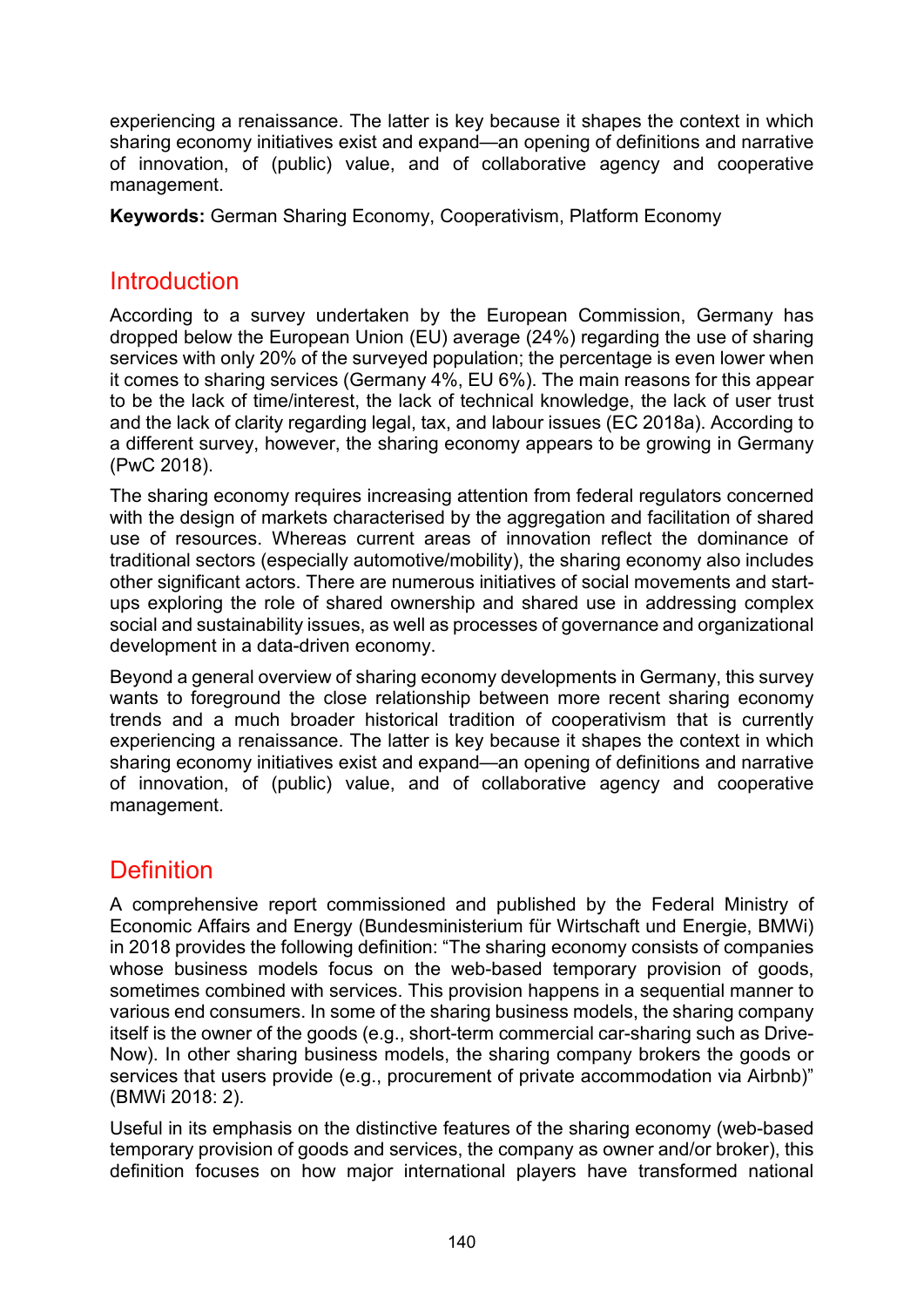accommodation and mobility sectors; policy interventions occur mainly in response to developments in these sectors (see below). A study on the role of trust in the sharing economy (Wiencierz and Röttger 2017) stresses the difference between the paradigms of redistribution of used goods (such as eBay), service provision based on goods not owned by users (car-sharing), and forms of collaboration aimed at sharing skills and resources (finance and crowdworking).

A 2019 report published by the Hans-Boeckler-Foundation (Loske 2019) includes the following in its overview of sharing economy activities in Germany: mobility (car, ride, and bike-sharing; carpooling and neighbourhood car-sharing); accommodation (apartment sharing, couchsurfing); co-working (office sharing, repair cafes); clothing (clothes exchange, upcycling); food (food-sharing, food saving, urban gardening); making (co-creation/maker spaces); consumer goods (tools, shared machinery associations); finance (crowdfunding, crowd investing, crowd donation); time banking (volunteering, mutual aid); and education (shared learning).

The sharing economy has been the object of several multidisciplinary research efforts (see list of research organizations below). A map of sharing activities is aggregated and maintained by "i-share: Impact of the Sharing Economy in Germany." A multiannual cross-institutional research effort (2015–2019) funded by the Federal Ministry for Education and Research (BMBF) is aimed at standardising definitions related to the sharing economy. Another directory was created by the "Plattformen des Peer-to-Peer-Sharing" research project (Flick and Henseling 2018), also funded by the Federal Ministry für Education and Research (BMBF) through its socio-ecological research program.

# Key Questions

A 2018 study (Hawlitschek et al. 2018) of "consumer motivations for and against peerto-peer sharing" identifies "financial benefits, trust in other users, modern lifestyle, effort expectancy, and ecological sustainability" as the most important drivers and prerequisites of consumers' intentions to use such platforms; concerns include "independence through ownership and process risk." While different business models of sharing economy organizations (SEOs) promise to contribute to the achievement of economic, social, and environmental goals, there is as of yet no systematic comparison of these models, no comparative analysis of their positive and negative effects, and no assessment of their current and future societal contribution. The research network "ishare" approaches the sharing economy through such a comparative analysis of business models.

"i-share" has organized six editions of the international research symposia titled "International Workshop on the Sharing Economy." The last one took place in 2019 in Utrecht, Netherlands, while the 2018 one was hosted by the University of Mannheim in Germany. These events brought together participants from European countries, and their contributions constitute one of the major sharing economy research efforts in Germany. A report titled "Plattformen des Peer-to-Peer Sharing" is due to be published in 2019. A series of reports and a final study (Behrend et al. 2018) have already been published.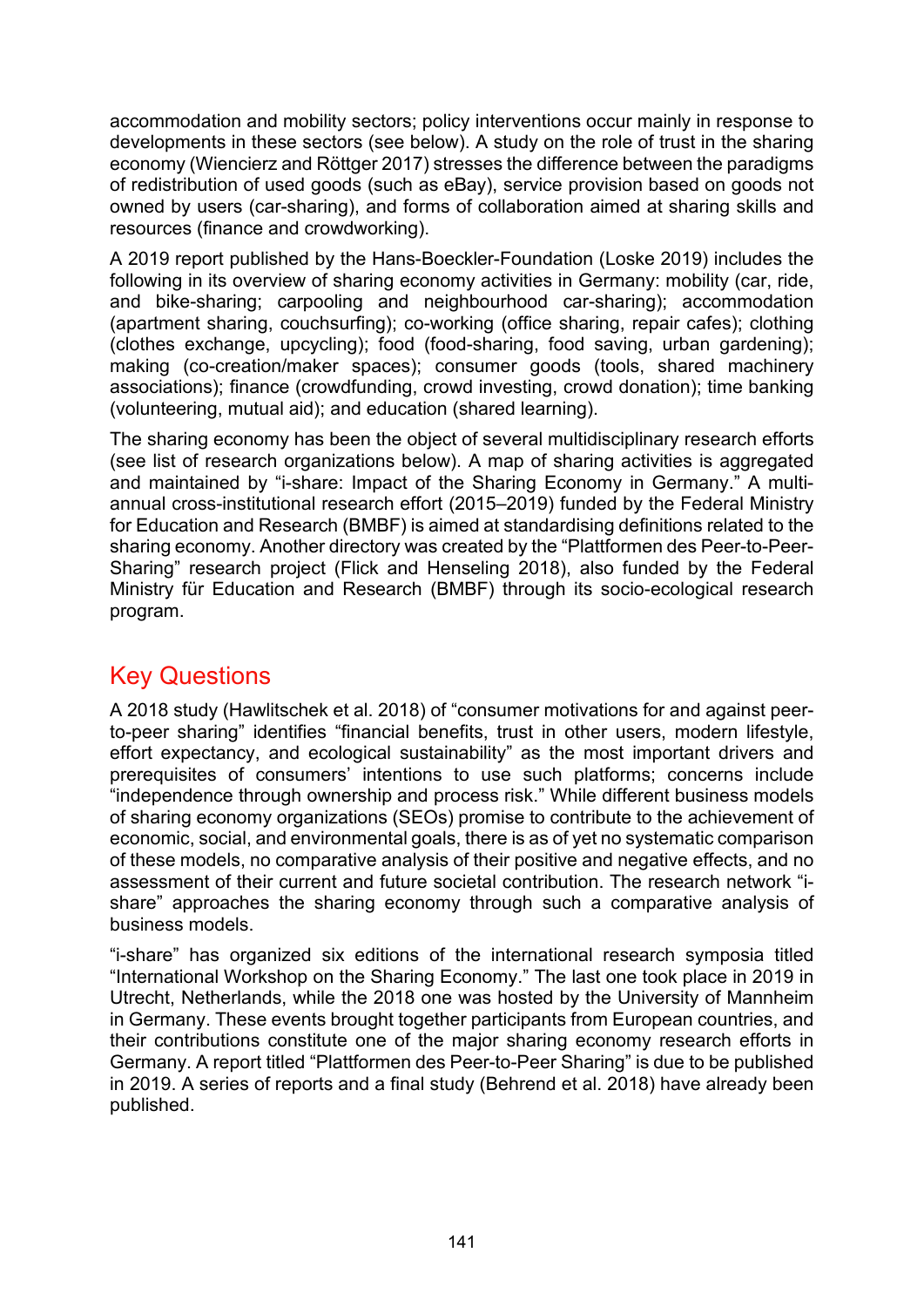# Examples of Sharing Economy Initiatives in Germany

While well-established international sharing economy actors (Airbnb, Uber, etc.) are active in Germany, the following selection features local initiatives contributing to the evolving sharing economy ecosystem.

| <b>Sharing Economy</b><br>Organization                      | <b>Details</b>                                                                                                                                                                                                                    |
|-------------------------------------------------------------|-----------------------------------------------------------------------------------------------------------------------------------------------------------------------------------------------------------------------------------|
| Auxmoney<br>www.auxmoney.com<br>sector: finance             | Facilitates the crowdsourcing of loans; an example of<br>"alternative" FinTech                                                                                                                                                    |
| BerlKönig<br>www.berlkoenig.de<br>sector: mobility          | Shuttle-sharing service operated by the Berlin public<br>transportation authority and ViaVan                                                                                                                                      |
| Cambio<br>www.cambio-<br>carsharing.de<br>sector: mobility  | Car-sharing pioneer, station-based, with vehicles in +200<br>cities                                                                                                                                                               |
| Fairmondo<br>www.fairmondo.de                               | Sharing meets cooperative e-commerce                                                                                                                                                                                              |
| flinc<br>www.flinc.org<br>sector: mobility                  | Facilitates ride-sharing among the employees at various<br>Mercedes-Benz plants. Example of workplace-related,<br>employee-initiated sharing initiative; practitioner partner in<br>www.peer-sharing.de/praxispartner/flinc.html  |
| FreeNow<br>free-now.com/<br>sector: mobility                | Cooperative platform by car companies BMW and Daimler;<br>integrates taxi-platforms Beat, CleverTaxi, Kapten and<br>MyTaxi with car-sharing platforms (Car2Go, Drive-Now)                                                         |
| <b>GLS Bank</b><br>www.gls.de<br>sector: finance            | Cooperative bank, a key provider of loans for the<br>sustainable/social economy; active member of "property<br>design" movement (https://eigentumskonferenz.de) and the<br>"Global Alliance for Banking on Values" (www.gabv.org) |
| Gloveler<br>https://gloveler.de<br>sector:<br>accommodation | Local accommodation-sharing platform following the model<br>of Airbnb                                                                                                                                                             |
| ioki<br>ioki.com<br>sector: mobility                        | On-demand e-shuttle service by Deutsche Bahn; "smart"<br>mobility" approach aimed at linking shuttle use and public<br>transportation                                                                                             |

**Table 1. Selected Organizations of the Sharing Economy in Germany**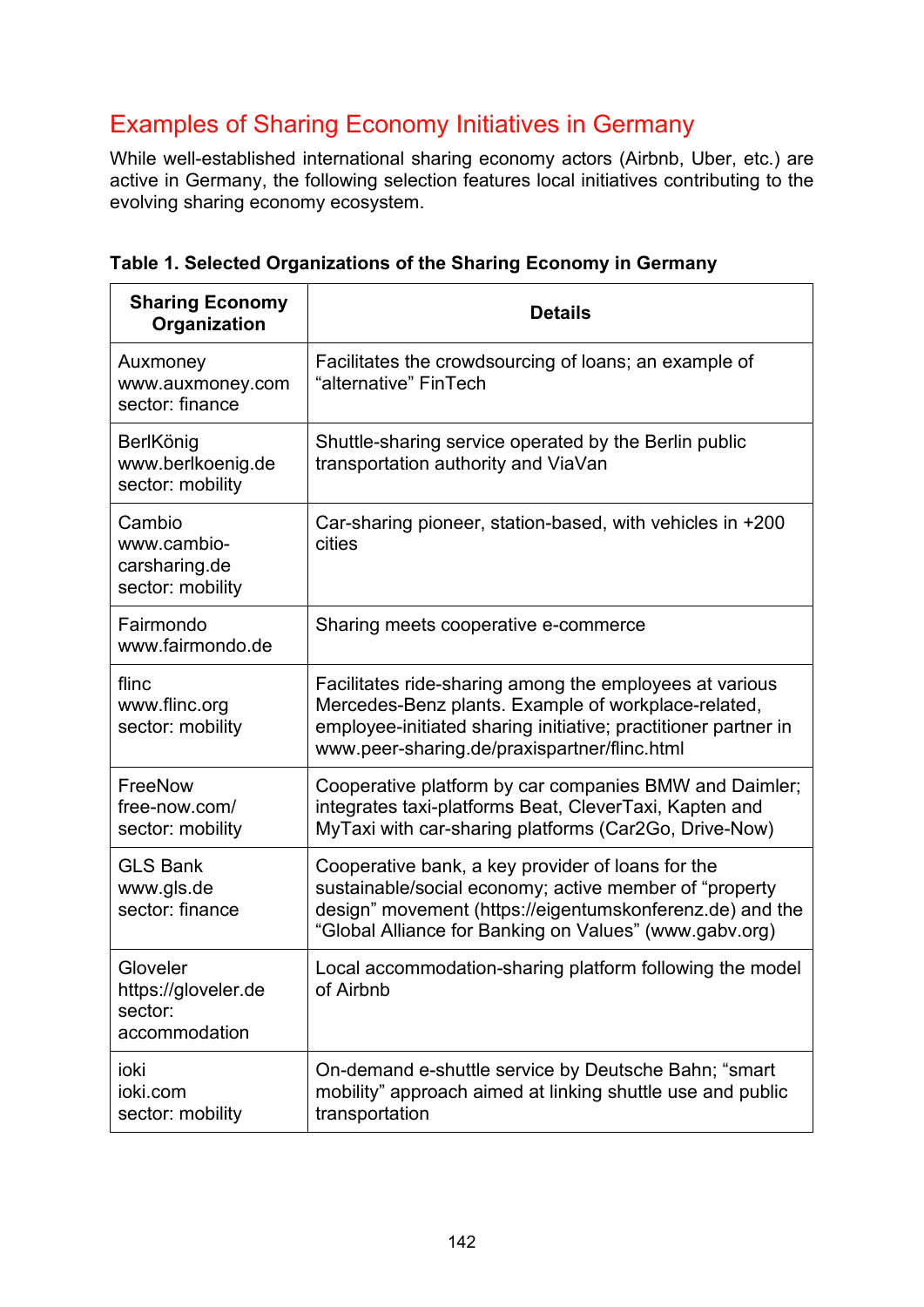| Kartoffelkombinat<br>www.kartoffelkombin<br>at.de<br>sector: food              | Members of the "potato trust" cooperative are committed to<br>the creation of a regional, commons-based sustainable<br>food supply. Currently, counts 1500 households                                                                                                                |
|--------------------------------------------------------------------------------|--------------------------------------------------------------------------------------------------------------------------------------------------------------------------------------------------------------------------------------------------------------------------------------|
| Kauf ne Kuh<br>www.kaufnekuh.de<br>sector: food                                | "Cow-sharing;" the animal is not slaughtered until its meat<br>is 100% pre-sold                                                                                                                                                                                                      |
| Kleiderkreisel<br>www.kleiderkreisel.de<br>sector: clothing                    | Facilitates sharing, selling and donation of used clothing;<br>active in twelve national markets in Europe/USA,<br>practitioner partner in www.peer-<br>sharing.de/praxispartner/kleiderkreisel.html                                                                                 |
| Lime<br>www.li.me<br>sector: mobility                                          | E-scooter rental, emerging market for micro-mobility                                                                                                                                                                                                                                 |
| Moia<br>www.moia.io<br>sector: mobility                                        | Car company; VW's ride-sharing platform, pioneer use of<br>autonomous vehicles, integration of shuttle use with public<br>transportation                                                                                                                                             |
| resonate<br>resonate.is<br>sector: culture                                     | Music streaming cooperative, with a unique stream-to-own<br>approach; open-sourcing its code, moving towards a<br>blockchain-based business and governance model, initially<br>funded through a token model (R-Chain)                                                                |
| s:coop<br>scoop.vision<br>sector:<br>education/commons-<br>oriented innovation | One of the most recent additions to the cooperative/sharing<br>economy, organized by art students and educators. Focus<br>on the creation of shared infrastructure, alternative<br>innovation narratives to support the shift from start-up<br>individualism to collaborative agency |
| Smart e. G<br>smart-eg.de<br>sector: culture and<br>creative industries        | The German branch of the European network, freelancer<br>network, focus on the creation of cooperative social<br>security/welfare system                                                                                                                                             |
| <b>Startnext</b><br>www.startnext.com<br>sector: finance                       | First German crowdfunding platform to follow the<br>kickstarter/indigogo-model                                                                                                                                                                                                       |
| Too Good to Go<br>toogoodtogo.de<br>sector: food                               | Food waste movement; sharing/saving leftovers from<br>bakeries, cafeterias, restaurants                                                                                                                                                                                              |
| WeShare<br>www.we-share.jo<br>sector: mobility                                 | "WeShare" is VW's e-car-sharing platform with a growing<br>fleet of electric vehicles; innovative use of supermarket<br>parking lots for charging stations; "WeeShare" is an<br>existing generic sharing platform (www.weeshare.com/de)                                              |

Source: Own elaboration.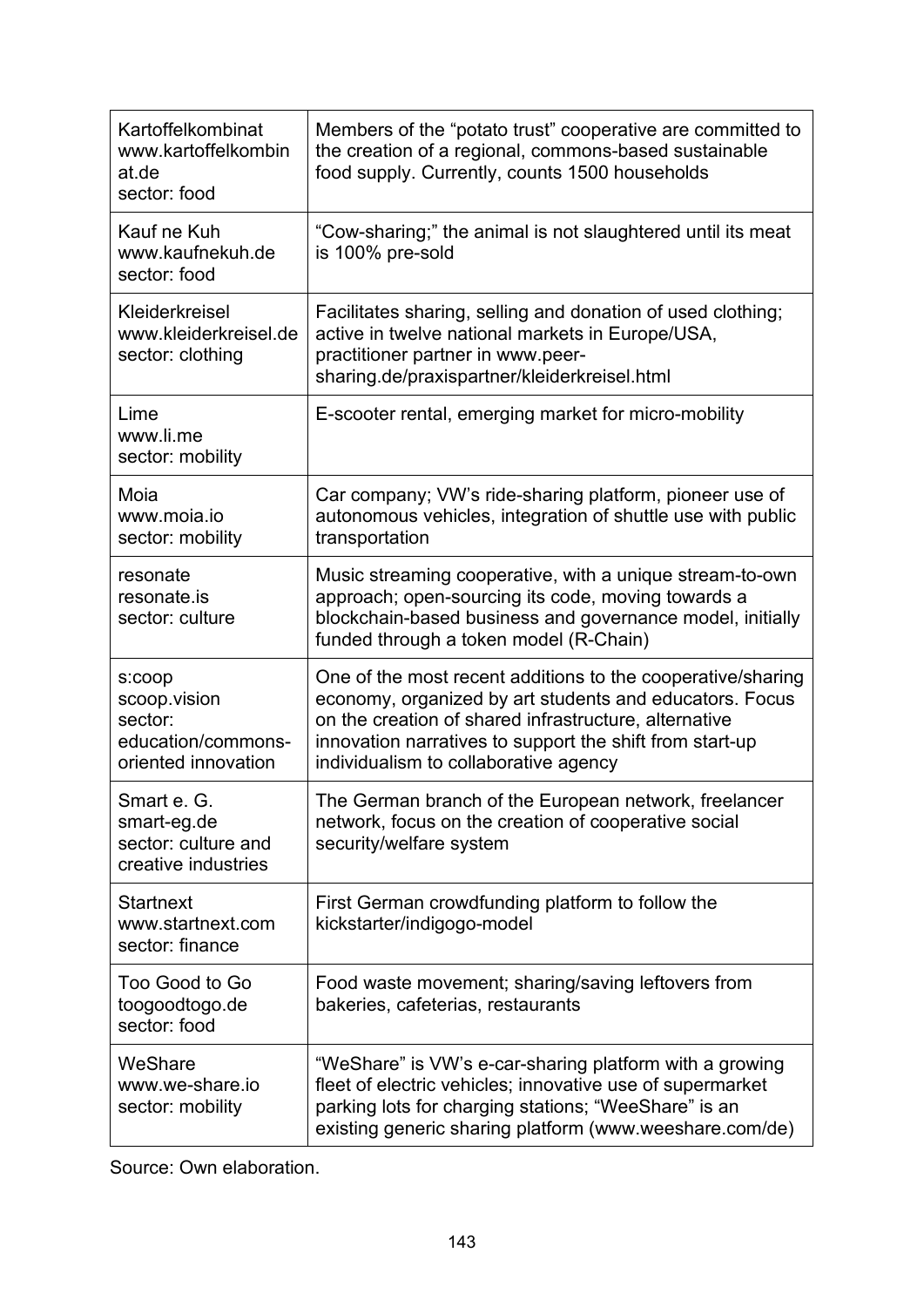While this overview table documents that German sharing economy efforts can be found across all sectors of the economy, the following examples are particularly relevant to the question of bridging gaps between sharing and cooperative economy efforts. In their own way, they contribute to the context of the sharing economy beyond alternative business models, they focus on questions of value, social welfare, and alternative future narratives.

# **Context**

## Cross-Sector: Regulating the Platform Economy

In 2016, the German Federal Ministry of Economic Affairs and Energy (BMWi) issued a "Green Paper: Digital Platforms," which includes sharing economy platforms in a broader definition of digital platforms: "The distinct economic feature of digital platforms consists in the systematic collection and evaluation of data and associated network effects" (BMWi 2016: 8). The publication of the report was followed by a public consultation process, whose outcomes were assessed and published in 2017 in a White Book outlining the elements of a regulatory framework to ensure "inclusive growth through investment and innovation based on fair competition and the safeguarding of individual rights and data sovereignty" (BMWi 2017b).

Indicative of the increasing regulatory attention the sharing economy requires, a study by the ministry's research Council ("Wissenschaftlicher Beirat") approaches the sharing economy in terms of five overlapping trends: consumers increasingly use goods and services provided by other consumers; the significance of ownership decreases as consumers pay for the temporary use of resources; access to these resources is mediated by platforms, whose business model consists of aggregating supply and demand and facilitating transactions, but often face little competition and therefore play a central role in the design of markets; these business models and markets are active across national boundaries; as sharing economy business models often develop in highly-regulated sectors of the economy, the state can either encourage or constrain the development of such business models (BWMi 2017a: 3). The study notes that a more efficient allocation of resources does not necessarily result in lower overall resource use, as sharing lowers the threshold for access to a wide range of goods and services and encourages new forms of investment, as users can more easily act both as consumers and providers of goods and services (BWMi 2017a: 7).

Part of its agenda for the 2017 G20 presidency (and illustrative of the extent to which the regulation of digital economy developments requires supra-national cooperation), BMWi commissioned an OECD report that was published as "Towards the implementation of the G20 Roadmap for Digitalisation: Skills, business dynamics and competition" (OECD 2018). The report identifies the sharing economy as a key area for regulatory developments: "The sharing economy is at the centre of the debate on digitalisation and regulation, with many countries considering changes to applicable legislation in the accommodation and the transport sectors" (OECD 2018: 55). Comparing regulatory initiatives across the OECD Member States in the areas of rental and accommodation, transport, financial services, e-commerce, healthcare, and legal services, as well as consumer protection, data protection and localisation, the report also notes that "the rise of the sharing economy has led to a debate on labour law and tax compliance" beyond the scope of that analysis (OECD 2018: 55). This policy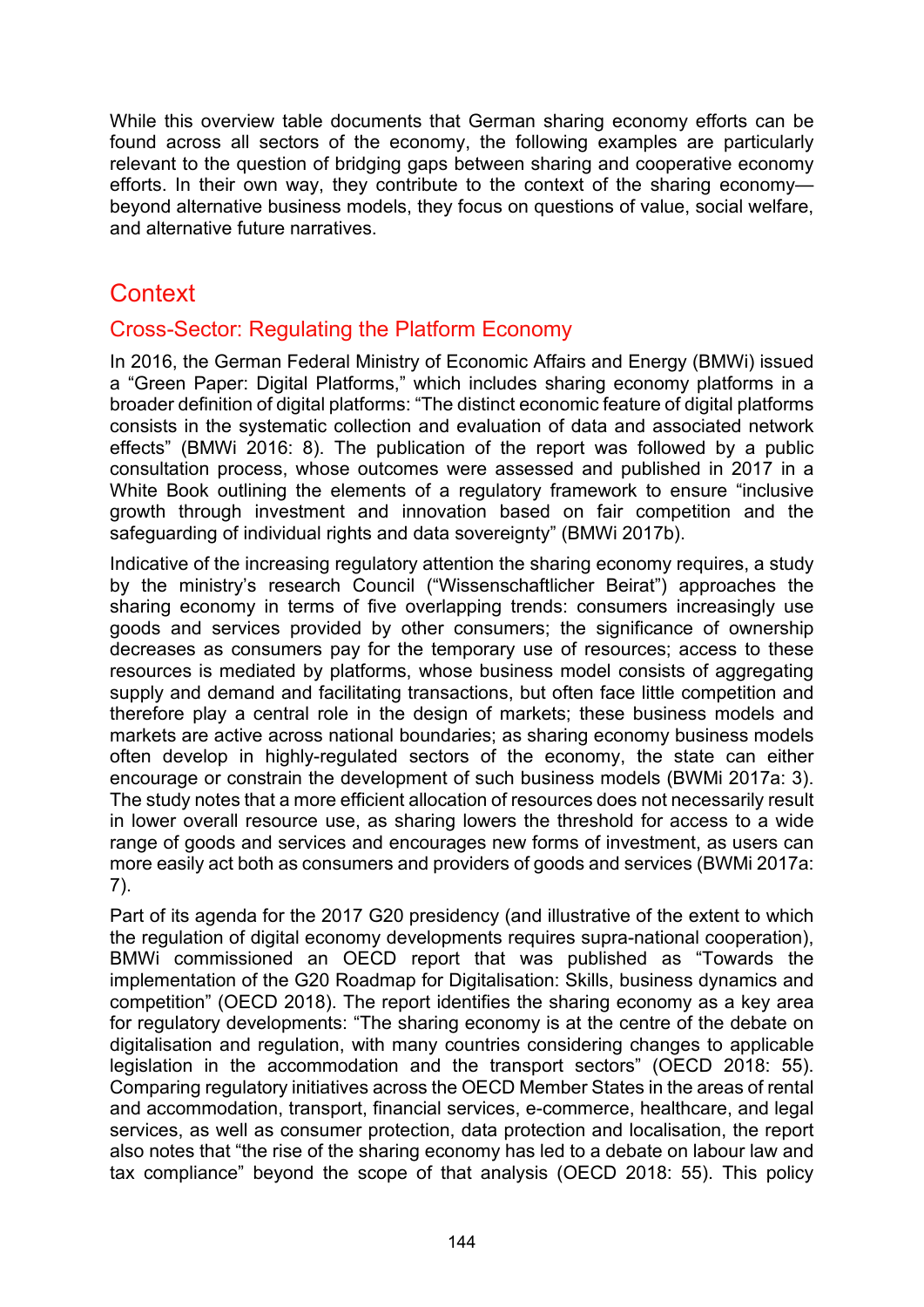process suggests that the sharing economy has moved centre stage in the development of regulatory frameworks for the platform economy more generally. This regulatory process is truly multi-level—from the micro-local coordination of services to the vision of a "Digital Service Code" to re-regulate e-commerce across the European Union (Rudl and Fanta 2019).

## Sector: Accommodation

The activities of Airbnb in Germany are affected by European level regulations; in July 2019, the European Commission announced that following a 2018 assessment by the European Consumer Protection Cooperation Network (an enforcement network that allows national agencies to request assistance from authorities in another EU country to stop a cross-border infringement of EU consumer law), Airbnb had agreed to several changes to its platform, including a display of total prices (i.e., including all applicable mandatory charges and fees) and information on whether the host is a private or professional provider (EC 2019).

In 2017, the total number of active listings on Airbnb—97,400 (compared to other similar platforms active in Germany such as Wimdu: 12,000: 9flat: 2,000)—amounted to no more than 0.14% share of active listings "entire accommodation" as measured by the housing stock. Unfortunately, the data does not provide evidence for an extensive professionalisation of the rental market (BMWi 2018: 10). But even if "only a negligible part of the total housing stock is potentially affected by home-sharing via Airbnb based on data at the federal state-level" (BMWi 2018), the study admits that "aggregation and averaging prevent a micro-local investigation; hosts using multiple accounts cannot be identified; the number of actual bookings cannot be accounted for," concluding that "the identification and analysis of potential issues based on the increasingly important involvement of the sharing economy in the accommodation sector remains a micro-local task" (BMWi 2018: 14).

The most ambitious attempt at micro-regulation has been that of the municipality of Berlin. In 2018, the city amended its housing law to ban regular short-term letting of rooms without permission from the authorities ("Zweckentfremdungsverbot-Gesetz" ZwVbG). Property law referring to misappropriation limits home-sharing to 60 days per year (with the exception of situations when owners-occupiers rent a room in their property) and requires the registration of property owners. In 2019, the representatives of local authorities, having collected a total sum of 1.5 million EUR in fines from 250 property owners, realised that the number of illegal (not registered) rentals remains large, a situation partially due to the local government's lack of staff to check registrations (and collect fines). While Airbnb argues that Berlin's registration process is part of the problem (cities such as Hamburg offer an automated online registration process), Berlin's municipality contends that each case needs to be assessed before being registered, as multi-property property owners avoiding registration drain the city's housing supply and end up pricing low-earners out of the local housing market. However, even if thousands of apartments were returned to the regular rental market by passing property misappropriation regulations, the effect is unlikely to offset the current housing crisis intensified by rising property prices (Tagesspiegel 2019).

#### Sector: Mobility

Despite significant growth in the number of users (2,460,000/+16.6%) and the number of vehicles (20,200/+12.2%) in 2018 (BCS 2019), car-sharing (free-floating, p2p, and station-based) still amounts to only 0.1% of the total number of registered vehicles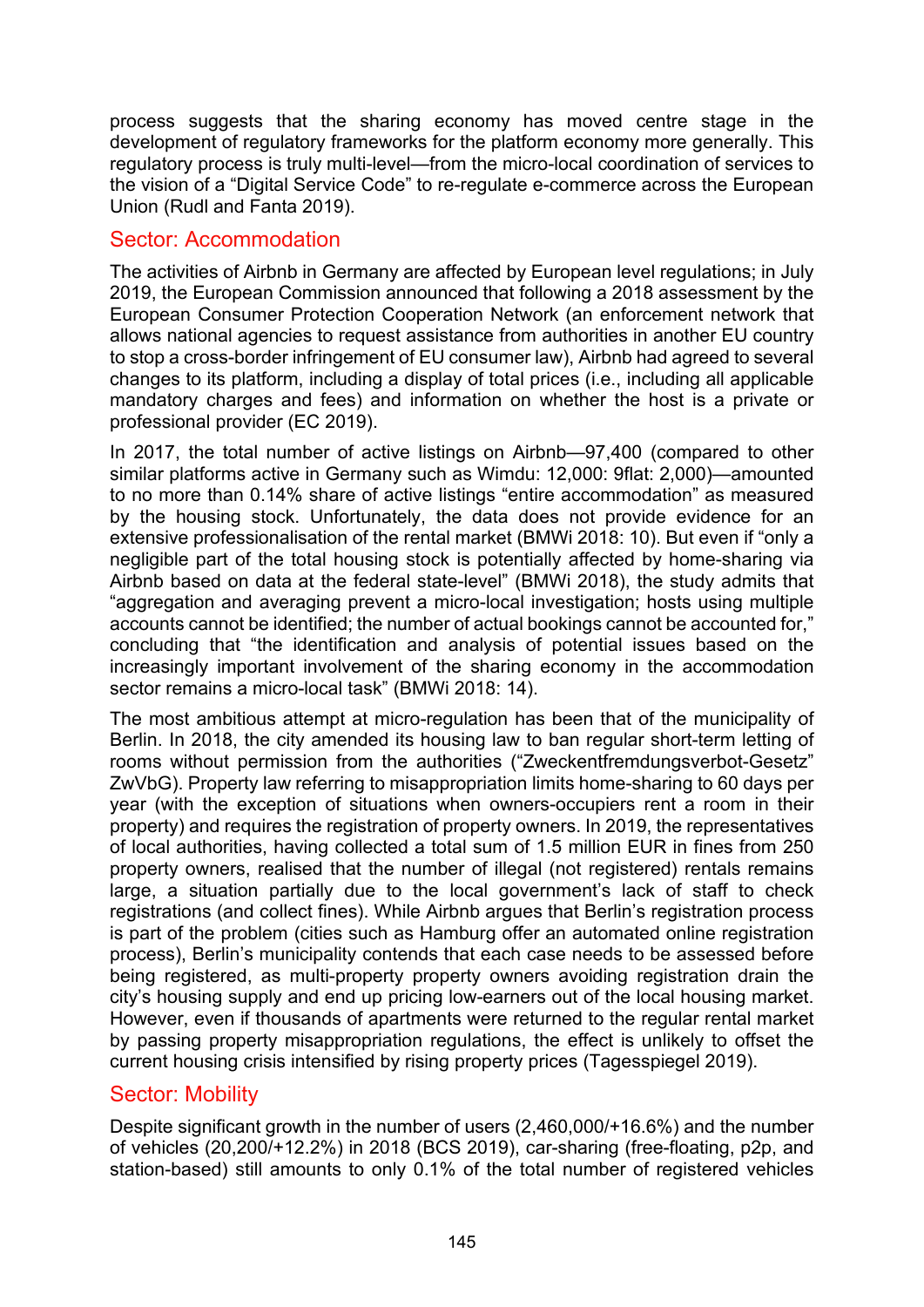(Deutscher Bundestag 2018). Criticised for facilitating the emergence of a "sharing economy industry" (Vaskelainen 2018) by co-opting the cooperative ethos, car manufacturers are engaging with sharing as part of the structural transformation of the mobility sector as a whole and of the automotive industry in particular; car-sharing is, therefore, likely to continue to serve as a key area of experimentation toward "smart mobility" and "mobility-as-a-service," but not necessarily as a segment with significant growth potential.

While the federal car-sharing law (Gesetz zur Bevorrechtigung des Car-sharing; CsgG) passed in 2017 has not yet been fully implemented, many German federal states and municipalities are beginning to allow the designation of public areas for the parking of car-sharing vehicles (BCS 2019). Cab drivers and their associations assume that mobility services whose lower rates could be cross-subsidized across locations will marginalise fixed-rate (and more regulated) local services and have tried to stall or slow down the expansion of such services both on the streets and in the courts (see the public protests against "Uber" and "Moia").

But national policymakers lean toward further deregulation, including changes to the so-called "Rückkehrpflicht für Mietwagen," which requires drivers of rental cars to return these to their point of departure—unlike cab drivers, who can wait in designated public areas for new customers. As the expansion of car-sharing risks increases rather than reduce the number of vehicles on the street, some companies ("ioki" and "Moia") are exploring approaches to better integrate with public transportation services.

There is a growing interest in a shift toward "mobility-as-a-service," integrating public and private platforms. The 2019 e-scooter law ("Verordnung über die Teilnahme von Elektrokleinstfahrzeugen am Straßenverkehr") is likely to boost the integration of micro-mobility services ("Lime," "Bird," "Voi," and "Tier") into the mobility mix.

## **Issues**

## The Future of Work and Industry

Actors redesigning markets, as well as business and labour at the level of individual organizations involved in the sharing economy, are part of the broad conversation around the future of work (see Bouncken and Reuschl 2018, Colliers 2018 on coworking). This conversation also includes the integration of sharing into the framework of "new" industrialisation, building on the decentralisation of infrastructures, i.e., the sharing economy in industry (Gotsch et al. 2018), manufacturing (Ellwein et al. 2018), or energy storage (Lombardi and Schwabe 2017). An exploration of these trends lies beyond the scope of this overview.

#### **Cooperatives**

Exploring the potential of the sharing economy in Germany from the perspective of another set of actors, the report includes the formalised sharing arrangements of the rich German cooperative tradition ("Genossenschaftswesen"). While cooperativism in Germany has its roots in the agricultural sector, other sectors with a strong cooperative dynamic include banking, energy (Brummer 2018), food, and housing. Cooperative approaches to "shared infrastructure" are much older than the platform/sharing economy; such as their counterparts across Europe, German farmers have "shared" equipment for over 60 years in shared machinery associations (Hasenpusch 2018). The cooperative movement just celebrated the 130th anniversary of the "cooperative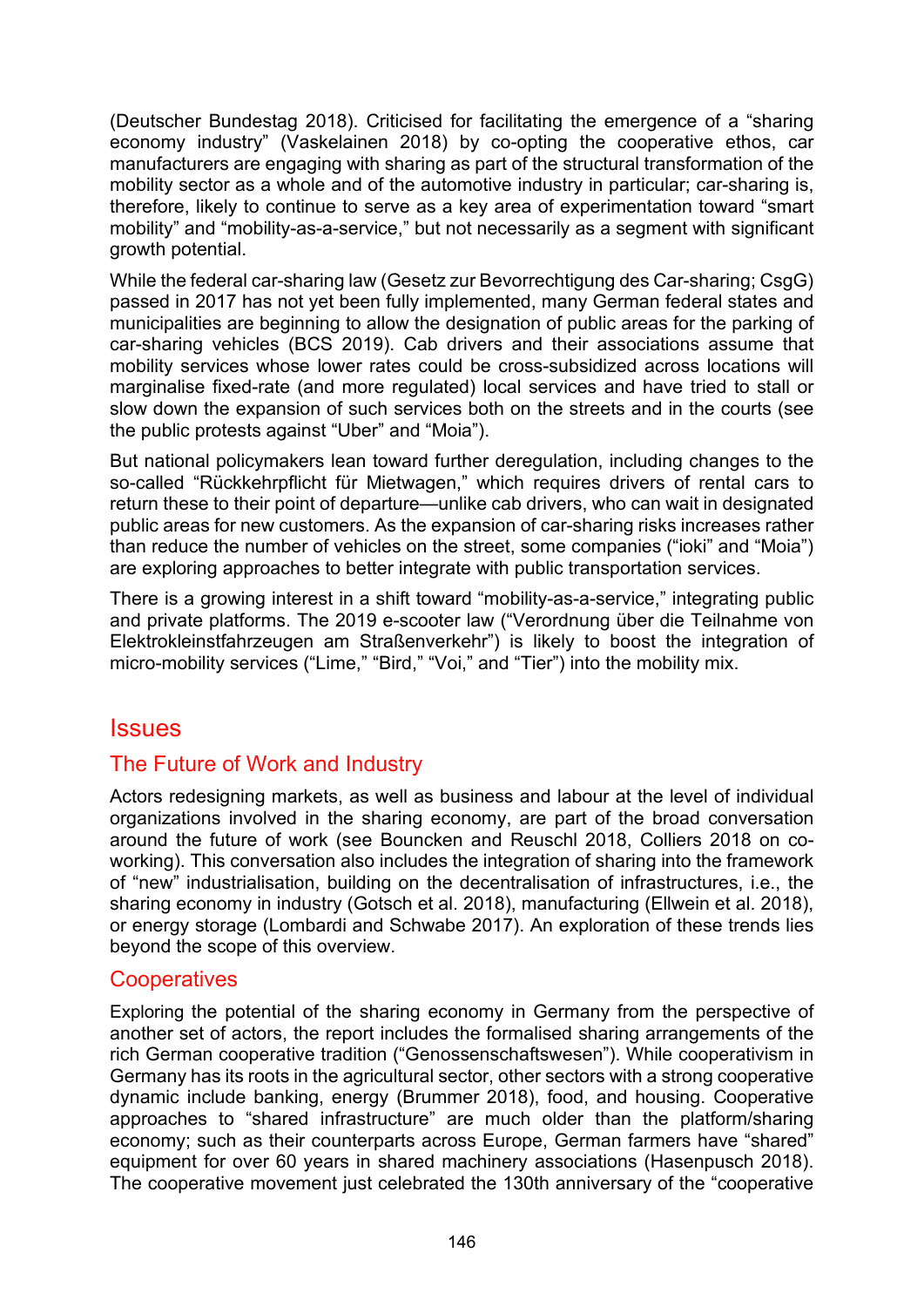law" from 1889. Today, 40 million Germans are members of a cooperative; the cooperative idea was accorded UNESCO Intangible Cultural Heritage status in 2016.

While it is historically inaccurate to argue that this tradition implies that "Germany invented the sharing economy" (Reay 2018), not least because the modern cooperative movement has its roots in England (ICA) (and sharing is common to all cultures), it is true that the cooperativism pioneers "Raiffeisen and Schulze-Delitzsch (...) were ahead of their time in anticipating a sharing economy based more on mutual benefit than on personal or public property" (Reay 2018). In order to support the further development of the sharing economy, establishing and strengthening links with the cooperative sector is important, as the new forms of "platform cooperativism" and the assessments of the future potential of the sharing economy are likely to benefit from exploring these wider historical connections with cooperative ownership and use. The cooperative movement is currently going through a fair amount of soul-searching; organizations such as Igenos e. V., an association of cooperatives' members, are making a case for a bottom-up renewal of a cooperative tradition hampered by its topdown traditions (Igenos 2018). The discussion of "platform cooperatives" offers additional inspiration. Traditional cooperative actors are beginning to engage with the platform cooperativism trend (Bott and Giersberg 2019), but the key actors in critically assessing this trend have been civil society organizations such as Supermarkt Berlin and rethink coop (a member of the US-based "Platform Cooperativism Consortium"). Recent initiatives such as the music streaming cooperative resonate.is and the Platform Cooperatives Germany coop reflect a growing interest in a renaissance of cooperativism in the context of contemporary peer-to-peer cultures and infrastructures.

## Smart Cities

As more and more communities define "smart city" frameworks to guide the integration of digital infrastructure development, the role of commoning is commanding increasing attention in broader efforts to increase participation, involve citizens in urban development, and support local innovation actors in opening their research and development processes through the integration of urban (cultural) dynamics.

# Other Major Players

#### University Research

Most of the following research actors are involved in the "i-share" research consortium.

Augsburg University, Information Systems and Management, [www.wiwi.uni](https://www.wiwi.uni-augsburg.de/de/bwl/veit/)[augsburg.de/de/bwl/veit](https://www.wiwi.uni-augsburg.de/de/bwl/veit/)

Fraunhofer-Institut für Arbeitswirtschaft und Organization IAO, [www.iao.fraunhofer.de](https://www.iao.fraunhofer.de/)

Fraunhofer-Institut für System- und Innovationsforschung ISI, [www.isi.fraunhofer.de](https://www.isi.fraunhofer.de/)

Göttingen University, Organization und Unternehmensentwicklung, [www.uni](http://www.uni-goettingen.de/de/80949.html)[goettingen.de/de/80949.html](http://www.uni-goettingen.de/de/80949.html)

HafenCity University Hamburg, Stadt und Regionalökonomie (Grabher), [www.hcu](https://www.hcu-hamburg.de/master/stadtplanung/arbeitsgebiete-professuren/gernot-grabher/)[hamburg.de/master/stadtplanung/arbeitsgebiete](https://www.hcu-hamburg.de/master/stadtplanung/arbeitsgebiete-professuren/gernot-grabher/)-professuren/gernot-grabher/

Hertie School of Governance, [www.hertie-school.org](https://www.hertie-school.org/)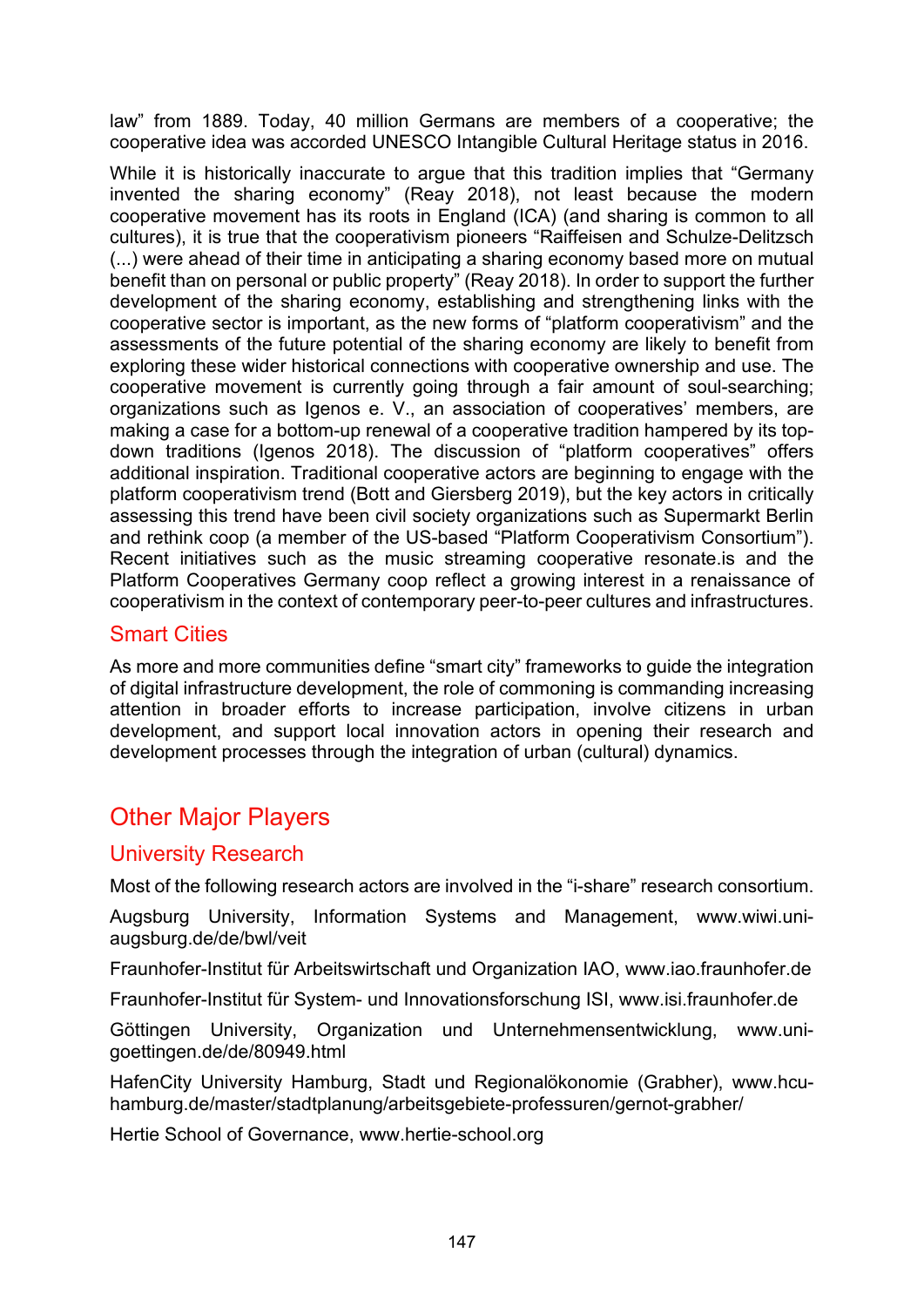Institut für Energie und Umweltforschung Heidelberg (IFEU), [www.peer-sharing.de](https://www.peer-sharing.de/) (research project on peer sharing platforms)

Institut für ökologische Wirtschaftsforschung (IÖW), [www.peer-sharing.de](https://www.peer-sharing.de/) (research project on peer sharing platforms)

Institut für Zukunftsstudien und Technologiebewertung (IZT), [www.peer-sharing.de](https://www.peer-sharing.de/) (research project on peer sharing platforms)

Karlsruhe Institut of Technology, Institut für Informationswirtschaft und Marketing, [www.iism.kit.edu](https://www.iism.kit.edu/) (Hawlitschek)

Leipzig University, Communication Management; "Ps2Share: Participation, Privacy, and Power in the Sharing Economy" (H2020) research consortium, [www.cmgt.uni](http://www.cmgt.uni-leipzig.de/)[leipzig.de](http://www.cmgt.uni-leipzig.de/)

Mannheim University, ABWL, Public and Non-profit Management, www[.bwl.uni](https://www.bwl.uni-mannheim.de/helmig)[mannheim.de/helmig](https://www.bwl.uni-mannheim.de/helmig)

Mannheim University, Institut für Mittelstandsforschung (coordination of "i-share" research consortium/conference series), [www.ifm.uni-mannheim.de](http://www.ifm.uni-mannheim.de/)

Technical University Berlin, Trust in Digital Services, [www.tds.tu](https://www.tds.tu-berlin.de/menue/trust_in_digital_services)[berlin.de/menue/trust\\_in\\_digital\\_services](https://www.tds.tu-berlin.de/menue/trust_in_digital_services) (Teubner)

Technical University Chemnitz, Innovationsforschung und Technologiemanagement, www.tu-[chemnitz.de/wirtschaft/bwl9](https://www.tu-chemnitz.de/wirtschaft/bwl9)/ (Herrmann-Fankhänel)

WWU Münster, Institut für Kommunikationswissenschaft, [www.uni-muenster.de/Kowi/](https://www.uni-muenster.de/Kowi/)

Experimental Media Lab, Hochschule der Bildenden Kuenste Saar ([anticipate.network,](https://anticipate.network/) [datenraum.design\)](https://datenraum.design/)

#### Unions, Labour Organizations, and Civil Society

h3o, [www.h3-o.de/rethink-coop.html](https://www.h3-o.de/rethink-coop.html) (think tank/prototyping platform cooperatives)

Smart Coop, [https://smart-eg.de](https://smart-eg.de/) (freelancer cooperative)

Supermarkt Berlin, [https://supermarkt-](https://supermarkt-berlin.net/)berlin.net (cooperativism, decentralised governance)

WeQ Foundation, [http://weq.foundation](http://weq.foundation/) (shift from "economy to weconomy," exploring the "megatrend toward systemic-holistic commons thinking and collaborative action")

#### Commercial Lobbying Groups and Membership Organizations

Bundesverband Car-Sharing e.V, [www.carsharing.de](https://www.carsharing.de/) (umbrella organization for the car-sharing industry)

Verkehrsclub Deutschland, [www.vcd.org](https://www.vcd.org/) (association for sustainable mobility, focus areas include integrated mobility approaches)

## Future Directions of Research

#### Sharing Economy vs Solidarity Economy

Some observers question whether "sharing," riding on the popularity wave of the digital economy, actually ends up replacing services that were already freely available. Is "sharing" recast as a service that can be accessed via a (digital) platform? Libraries,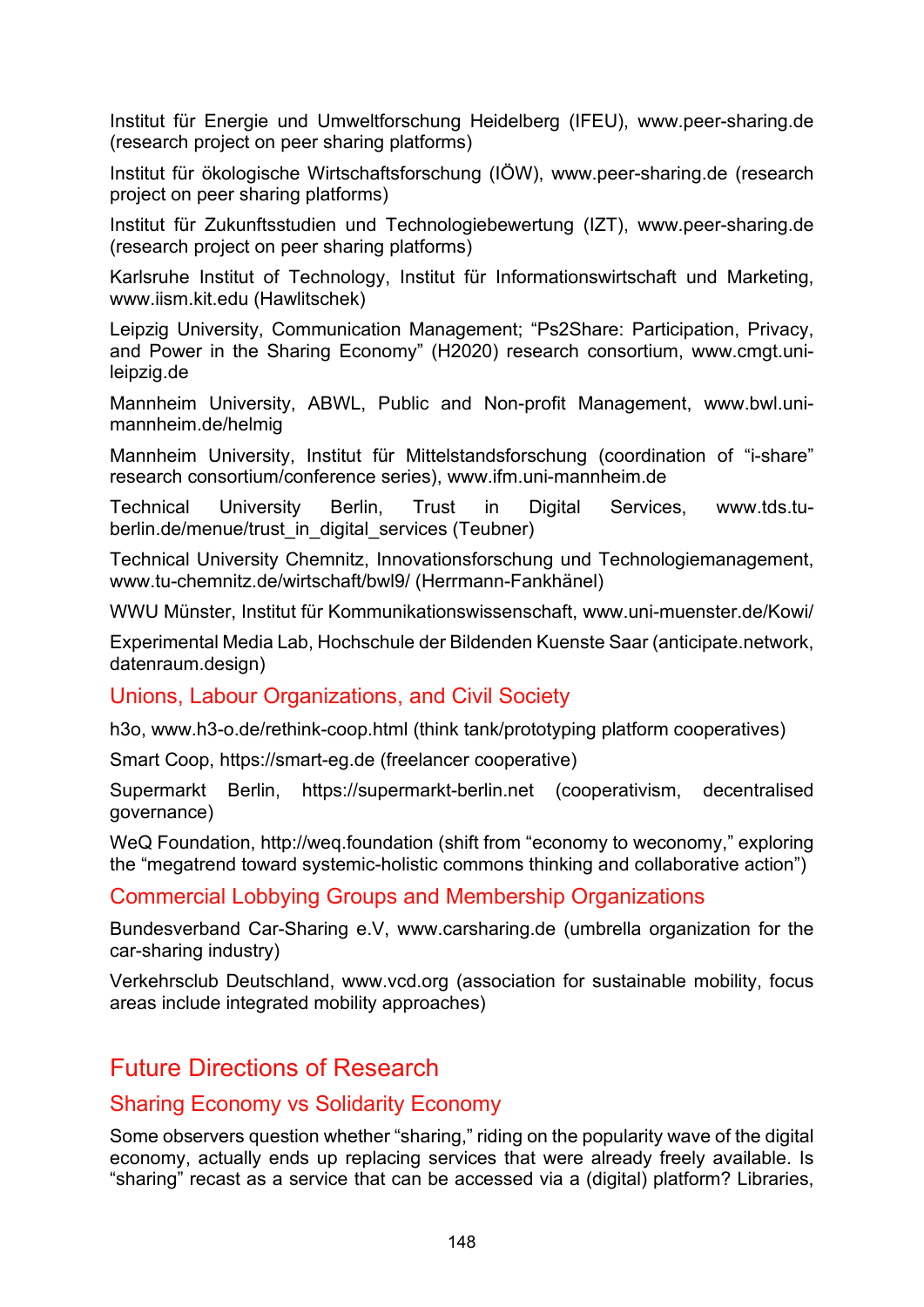public pools, public transportation have long offered "shared resources" but are not generally perceived as being part of a "sharing" economy. This relates to a broader agenda of how (public) value and its creation/generation is organized and perceived (Mazzucato 2018). A key research topic for future explorations is the extent to which the sharing economy revolves not only around (shared) ownership but also around the (collaborative) creation of value.

## **Summary**

The sharing economy in Germany is described as a heterogeneous dynamic, combining local trends and histories with economic forms drawing on experiences mainly from across Europe and North America. Increasingly taken into account by policymakers in the regulation of markets and the redesign of innovation governance frameworks, "sharing" as a complex nexus linking the exercise of citizenship to sustainable consumption and informational self-determination in digital societies will continue to drive and frame the creation of value chains. Of particular interest are linkages between sharing economies and the traditions of cooperativism, currently experiencing a renaissance.

## References

- Bauer, W. (ed) (2015). *Strukturstudie «BWSHARE," Gemeinschaftliche Nutzung von Ressourcen. Chancen und Herausforderungen der Sharing Economy für die etablierte Wirtschaft in Baden-Württemberg (Structural Study «BWSHARE," Shared Use of Resources: Opportunities and challenges of the sharing economy for the existing economy in Baden-Württemberg*). Fraunhofer-[Institut für Arbeitswirtschaft](https://www.iao.fraunhofer.de/lang-de/images/iao-)  [und Organisation. www.iao.fraunhofer.de/images/iao](https://www.iao.fraunhofer.de/lang-de/images/iao-)-news/strukturstudie-bw[share.pdf. Accessed: 07 July 2020.](https://www.iao.fraunhofer.de/lang-de/images/iao-)
- BCS (2019). *CarSharing in Deutschland. Jahresbericht 2018/19* (*Car-sharing in Germany. Annual Report 2018/19*). [https://carsharing.de/sites/default/files/uploads/bcs\\_jahresbericht\\_2018\\_web.pdf](https://carsharing.de/sites/default/files/uploads/bcs_jahresbericht_2018_web.pdf). [Accessed: 07 July 2020.](https://www.iao.fraunhofer.de/lang-de/images/iao-)
- Behrendt, S., Henseling, C., Scholl, G., eds. (2018). *Digitale Kultur des Teilens. Mit Sharing nachhaltiger Wirtschaften* (*Digital culture of sharing: toward a more sustainable economy through sharing*). Wiesbaden: Springer. https://doi.org/10.1007/978-3-658-21435-7.
- BMWi (2016). *Digital Platforms. Green Paper*. [www.bmwi.de/Redaktion/EN/Publikationen/green](https://www.bmwi.de/Redaktion/EN/Publikationen/green-paper-digital-platforms.pdf)-paper-digital-platforms.pdf**.**  [Accessed: 07 July 2020.](https://www.iao.fraunhofer.de/lang-de/images/iao-)
- BMWi (2017a). *"Sharing Economy" und Wirtschaftspolitik. Gutachten des Wissenschaftlichen Beirats beim Bundesministerium für Wirtschaft und Energie* (*Sharing economy and economic policy. Report by the scientific Council at the German Federal Ministry of Economic Affairs and Energy*). [www.bmwi.de/Redaktion/DE/Publikationen/Ministerium/Veroeffentlichung](https://www.bmwi.de/Redaktion/DE/Publikationen/Ministerium/Veroeffentlichung-Wissenschaftlicher-Beirat/gutachten-wissenschaftlicher-beirat-sharing-economy-wirtschaftspolitik.html)-[Wissenschaftlicher-Beirat/gutachten-wissenschaftlicher-](https://www.bmwi.de/Redaktion/DE/Publikationen/Ministerium/Veroeffentlichung-Wissenschaftlicher-Beirat/gutachten-wissenschaftlicher-beirat-sharing-economy-wirtschaftspolitik.html)beirat-sharing-economy[wirtschaftspolitik.html.](https://www.bmwi.de/Redaktion/DE/Publikationen/Ministerium/Veroeffentlichung-Wissenschaftlicher-Beirat/gutachten-wissenschaftlicher-beirat-sharing-economy-wirtschaftspolitik.html) [Accessed: 07 July 2020.](https://www.iao.fraunhofer.de/lang-de/images/iao-)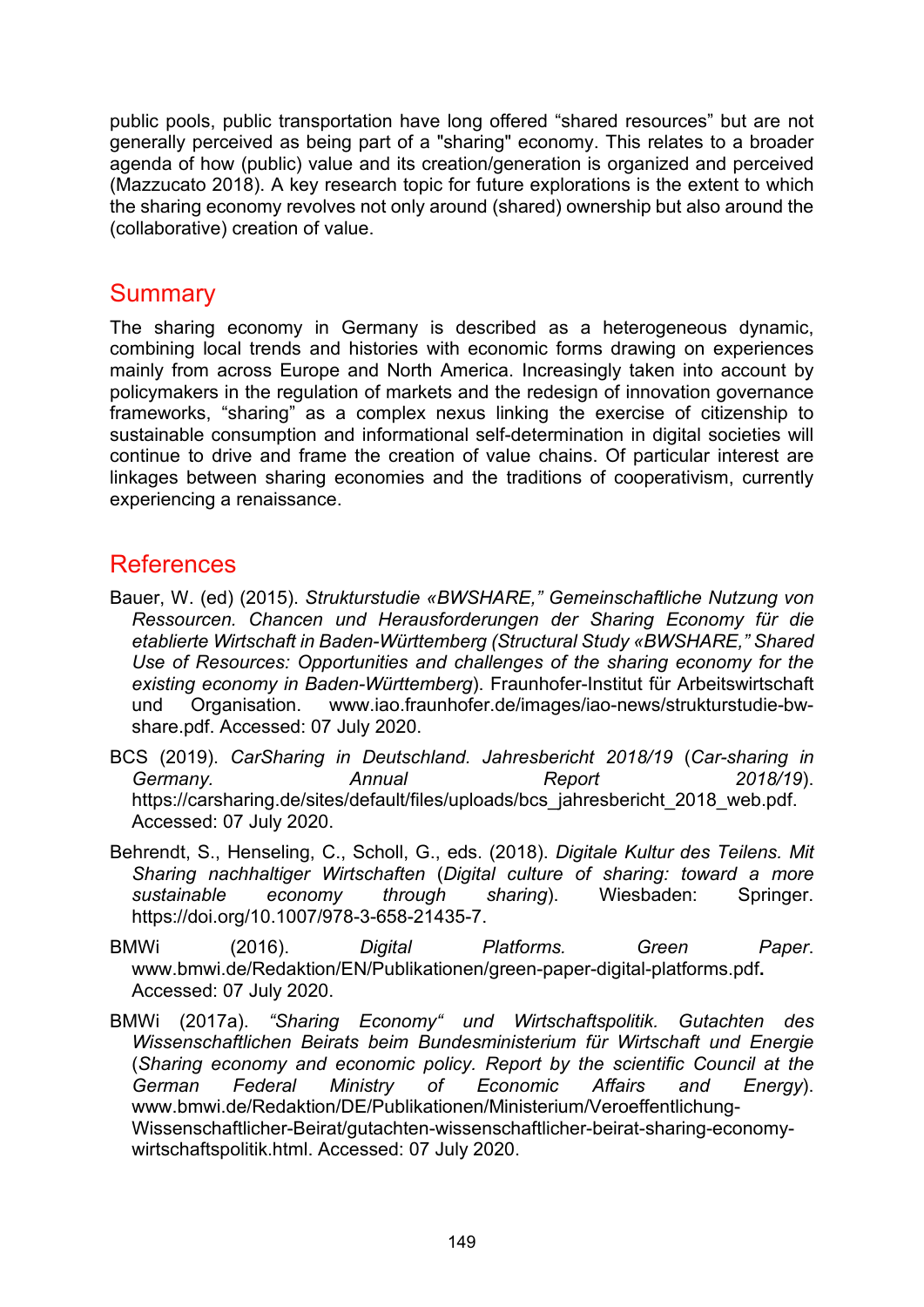- BMWi (2017b). *Weißbuch Digitale Plattformen* (*White paper on digital platforms*). [www.de.digital/DIGITAL/Navigation/DE/Weissbuch/weissbuch.html](https://www.de.digital/DIGITAL/Navigation/DE/Weissbuch/weissbuch.html). [Accessed: 07](https://www.iao.fraunhofer.de/lang-de/images/iao-)  [July 2020.](https://www.iao.fraunhofer.de/lang-de/images/iao-)
- BMWi (2018). *Sharing Economy in Germany: Analysis of the sharing economy in Germany and possible courses of action to regulate the accommodation sector*. [www.bmwi.de/Redaktion/EN/Publikationen/Studien/sharing](https://www.bmwi.de/Redaktion/EN/Publikationen/Studien/sharing-economy-im-wirtschaftsraum-deutschland.html)-economy-im[wirtschaftsraum-deutschland.html.](https://www.bmwi.de/Redaktion/EN/Publikationen/Studien/sharing-economy-im-wirtschaftsraum-deutschland.html) [Accessed: 07 July 2020.](https://www.iao.fraunhofer.de/lang-de/images/iao-)
- Bott, J., Giersberg, K.-W. (2019). *Über die Bedeutung deutscher Genossenschaften im globalisierten Wettbewerb* (*On the significance of German cooperatives in a globalised competitive economy*). ADG Scientific Centre for Research and Cooperation. [www.adgonline.de/forschung/whitepaper-genossenschaften-im](https://www.adgonline.de/forschung/whitepaper-genossenschaften-im-globalisierten-wettbewerb/)[globalisierten](https://www.adgonline.de/forschung/whitepaper-genossenschaften-im-globalisierten-wettbewerb/)-wettbewerb/. [Accessed: 07 July 2020.](https://www.iao.fraunhofer.de/lang-de/images/iao-)
- Bouncken, R.B., Reuschl, A. J. (2018). Coworking spaces: how a phenomenon of the sharing economy builds a novel trend for the workplace and for entrepreneurship. *Rev Manag Sci 12*, 317–334. [https://doi.org/10.1007/s11846-016-0215-y.](https://doi.org/10.1007/s11846-016-0215-y) [Accessed: 07 July 2020.](https://www.iao.fraunhofer.de/lang-de/images/iao-)
- Brummer, V. (2018). Of expertise, social capital, and democracy: Assessing the organizational governance and decision-making in German Renewable Energy Cooperatives. *Energy Research & Social Science* 37, 111–121, [https://doi.org/10.1016/j.erss.2017.09.039.](https://doi.org/10.1016/j.erss.2017.09.039) [Accessed: 07 July 2020.](https://www.iao.fraunhofer.de/lang-de/images/iao-)
- Colliers (2018). *Co-Working-Cente. Brauchen wir das? Über die Zukunftsfähigkeit von Co-Working-Centern. Eine Umfrage unter Nutzern und Betreibern* (*Co-working centre: do we need this? A survey among users and providers*). [www.colliers.de/wp](https://www.colliers.de/wp-content/uploads/2018/06/Colliers-Studie-COWORKING-2018-1.pdf)[content/uploads/2018/06/Colliers-Studie-](https://www.colliers.de/wp-content/uploads/2018/06/Colliers-Studie-COWORKING-2018-1.pdf)CO-WORKING-2018-1.pdf. [Accessed: 07](https://www.iao.fraunhofer.de/lang-de/images/iao-)  [July 2020.](https://www.iao.fraunhofer.de/lang-de/images/iao-)
- Deutscher Bundestag (2018). *Bericht zu den markt- und beschäftigungspolitischen Potenzialen sowie Risiken der Sharing Economy im Wirtschaftsraum Deutschland* (*Report on the potential economic and labour market impact of the sharing economy in Germany*). <http://dip21.bundestag.de/dip21/btd/19/051/1905100.pdf>. [Accessed:](https://www.iao.fraunhofer.de/lang-de/images/iao-)  [07 July 2020.](https://www.iao.fraunhofer.de/lang-de/images/iao-)
- EC (2018a). *Flash Eurobarometer 467. Report. The use of the collaborative economy*. Survey conducted by TNS Political and Social at the request of the European Commission, Directorate-General for Internal Market, Industry, Entrepreneurship and SMEs. European Union. [http://ec.europa.eu/growth/single](http://ec.europa.eu/growth/single-market/services/collaborative-economy_en)[market/services/collaborative](http://ec.europa.eu/growth/single-market/services/collaborative-economy_en)-economy\_en. [Accessed: 07 July 2020.](https://www.iao.fraunhofer.de/lang-de/images/iao-)
- EC (2018b). *Study to Monitor the Economic Development of the Collaborative Economy at sector level in the 28 EU Member States. Final Report*. Luxembourg. [http://ec.europa.eu/growth/single-market](http://ec.europa.eu/growth/single-market/services/collaborative-economy_en)/services/collaborative-economy\_en. [Accessed: 07 July 2020.](https://www.iao.fraunhofer.de/lang-de/images/iao-)
- EC (2019). *EU consumer rules: Airbnb cooperates with European Commission and EU consumer authorities improving the way it presents offers*. [https://ec.europa.eu/commission/presscorner/detail/en/IP\\_19\\_3990.](https://ec.europa.eu/commission/presscorner/detail/en/IP_19_3990) Accessed: 07 [July 2020.](https://www.iao.fraunhofer.de/lang-de/images/iao-)
- Ellwein, C., Schmidt, A., Riedel, O., Lechler, A. (2018). Shareconomy in the manufacturing industry. Impact on the manufacturing industry by the sharing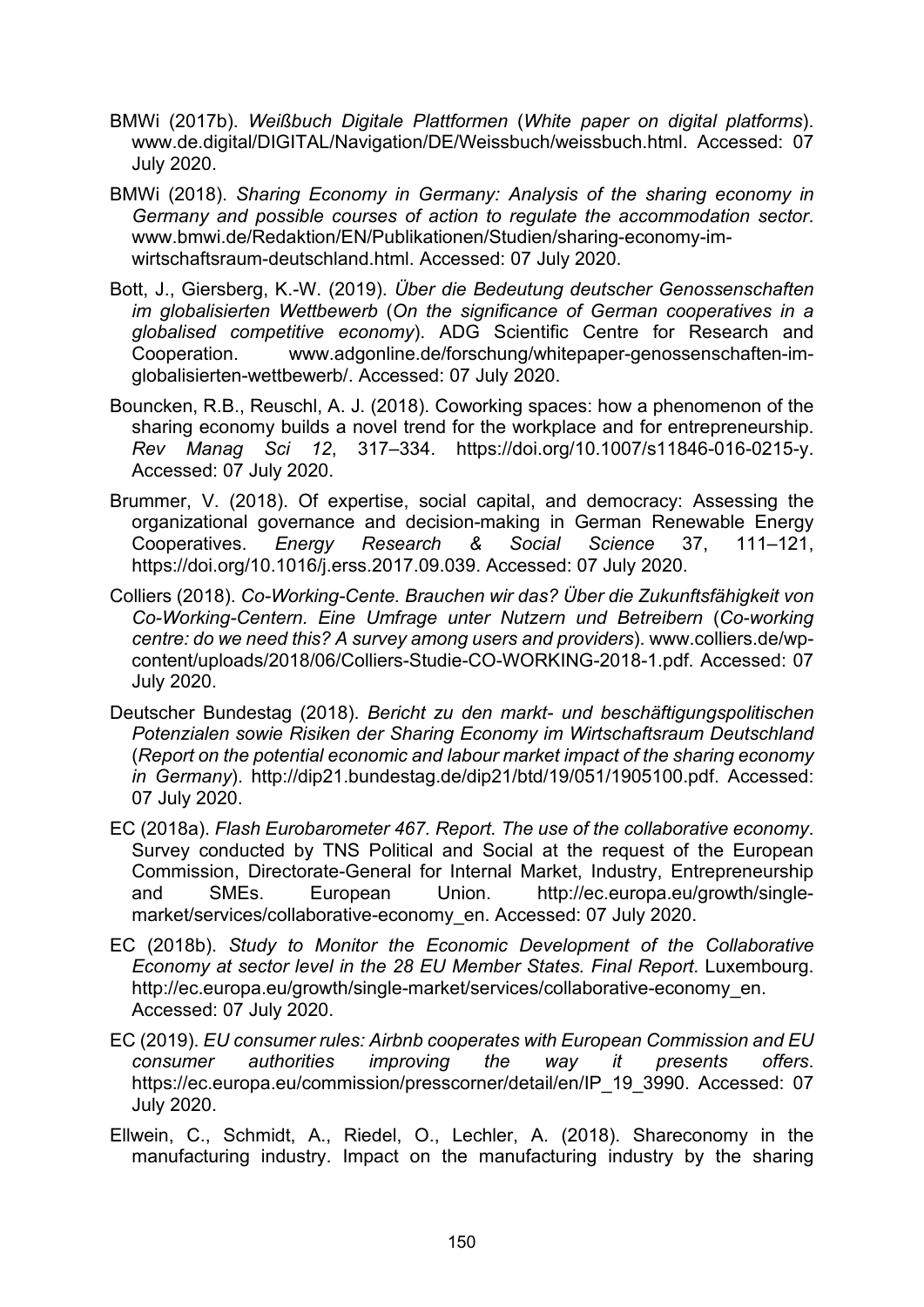paradigm. *Zeitschrift für wirtschaftlichen Fabrikbetrieb*, 113(11), 775–778. [https://doi.org/10.3139/104.112010.](https://doi.org/10.3139/104.112010)

- Flick, C., Henseling, C. (2018). Plattformen des Peer-to-Peer Sharing. Digitale Kultur des Teilens (Platforms of peer-to-peer sharing: digital culture of sharing). In: Behrendt S., Henseling C., Scholl G. (eds) *Digitale Kultur des Teilens*. Wiesbaden: Springer. [https://doi.org/10.1007/978-3-658-21435-7\\_3.](https://link.springer.com/chapter/10.1007/978-3-658-21435-7_3)
- GLS (2017). *Anlage- und Finanzierungsgrundsätze* (*Investment and credit principles*). Bochum: GLS Bank. www.gls.de/media/PDF/Broschueren/GLS\_Bank/gls\_anlageund\_finanzierungsgrundsaetze.pdf. [Accessed: 07 July 2020.](https://www.iao.fraunhofer.de/lang-de/images/iao-)
- Gotsch, M., Lerch, C., Eckartz, K. Gandenberger, C., Frank, S. (2018). Industriellkollaborative Wirtschaftsformen. Verbreitung neuartiger Nutzungs- und Eigentumsmodelle im Verarbeitenden Gewerbe (Industrial-collaborative economic forms: the spread of new models of use and ownership in manufacturing industries). In: Bruhn, M., Hadwich, K. (eds), *Service Business Development*. Wiesbaden: Springer. https://doi.org/10.1007/978-3-658-22426-4\_15.
- Hasenpusch, M. (2018). *Die dritte Bauernbefreiung* (*The third liberation of peasants*). Spectrum. www.deutsche-[leasing.com/site/DL.com/get/documents\\_E](https://www.deutsche-leasing.com/site/DL.com/get/documents_E-466730824/cms/downloads/Unternehmen/spectrum/DL_SPECTRUM_56_web1_Einzel.pdf)-[466730824/cms/downloads/Unternehmen/spectrum/DL\\_SPECTRUM\\_56\\_web1\\_E](https://www.deutsche-leasing.com/site/DL.com/get/documents_E-466730824/cms/downloads/Unternehmen/spectrum/DL_SPECTRUM_56_web1_Einzel.pdf) [inzel.pdf.](https://www.deutsche-leasing.com/site/DL.com/get/documents_E-466730824/cms/downloads/Unternehmen/spectrum/DL_SPECTRUM_56_web1_Einzel.pdf) [Accessed: 07 July 2020.](https://www.iao.fraunhofer.de/lang-de/images/iao-)
- Haucap, J., Kehder, C. (2018). *Welchen Ordnungsrahmen braucht die Sharing Economy? (What type of regulation is needed for the sharing economy?*) [www.dice.hhu.de/fileadmin/redaktion/Fakultaeten/Wirtschaftswissenschaftliche\\_Fa](http://www.dice.hhu.de/fileadmin/redaktion/Fakultaeten/Wirtschaftswissenschaftliche_Fakultaet/DICE/Ordnungspolitische_Perspektiven/94_OP_Haucap_Kehder.pdf) kultaet/DICE/Ordnungspolitische Perspektiven/94 OP Haucap Kehder.pdf. [Accessed: 07 July 2020.](https://www.iao.fraunhofer.de/lang-de/images/iao-)
- Hawlitschek, F., Teubner, T., Gimpel, H. (2018). *Consumer motives for peer-to-peer sharing*. [http://publica.fraunhofer.de/dokumente/N](http://publica.fraunhofer.de/dokumente/N-509929.html)-509929.html. [https://doi.org/10.1016/j.jclepro.2018.08.326.](https://doi.org/10.1016/j.jclepro.2018.08.326) [Accessed: 07 July 2020.](https://www.iao.fraunhofer.de/lang-de/images/iao-)
- ICA. (2020) *History of the cooperative movement*. www.ica.coop/en/cooperatives/history-cooperative-movement. [Accessed: 07 July](https://www.iao.fraunhofer.de/lang-de/images/iao-)  [2020.](https://www.iao.fraunhofer.de/lang-de/images/iao-)
- Igenos (2018). *Alt aber sexy: Unsere Rechtsform Genossenschaft. Darum verdient der dritte Weg eine zweite Chance! Diskussionspapier* (*Old but sexy: Our legal form cooperative: that is why the third way needs a second chance!*) [www.igenos.de/wp](https://www.igenos.de/wp-content/uploads/2018/07/igenos-AP-1.4-13.07.2018-1.pdf)[content/uploads/2018/07/igenos-AP-1.4-13.07.2018-1.pdf.](https://www.igenos.de/wp-content/uploads/2018/07/igenos-AP-1.4-13.07.2018-1.pdf) [Accessed: 07 July 2020.](https://www.iao.fraunhofer.de/lang-de/images/iao-)
- Lombardi, P., Schwabe, F. (2017). *Sharing economy as a new business model for energy storage systems*. [http://publica.fraunhofer.de/dokumente/N](http://publica.fraunhofer.de/dokumente/N-480826.html)-480826.html. [https://doi.org/10.1016/j.apenergy.2016.12.016.](https://doi.org/10.1016/j.apenergy.2016.12.016) [Accessed: 07 July 2020.](https://www.iao.fraunhofer.de/lang-de/images/iao-)
- Loske, R. (2019). *Die Doppelgesichtigkeit der Sharing Economy: Vorschläge zu ihrer gemeinwohlorientierten Regulierung* (*The double face of the sharing economy: proposals for a commons-orientied regulation*). Hans-Böckler-Stiftung. https://doi.org/10.5771/0342-300x-2019-1-64. www.wsi.de/data/wsimit\_2019\_01\_loske.pdf. [Accessed: 07 July 2020.](https://www.iao.fraunhofer.de/lang-de/images/iao-)
- Mazzucato, M. (2018). *The Value of Everything: Making and Taking in the Global Economy*. [https://marianamazzucato.com/publications/books/value](https://marianamazzucato.com/publications/books/value-of-everything/)-of-everything/. [Accessed: 07 July 2020.](https://www.iao.fraunhofer.de/lang-de/images/iao-)